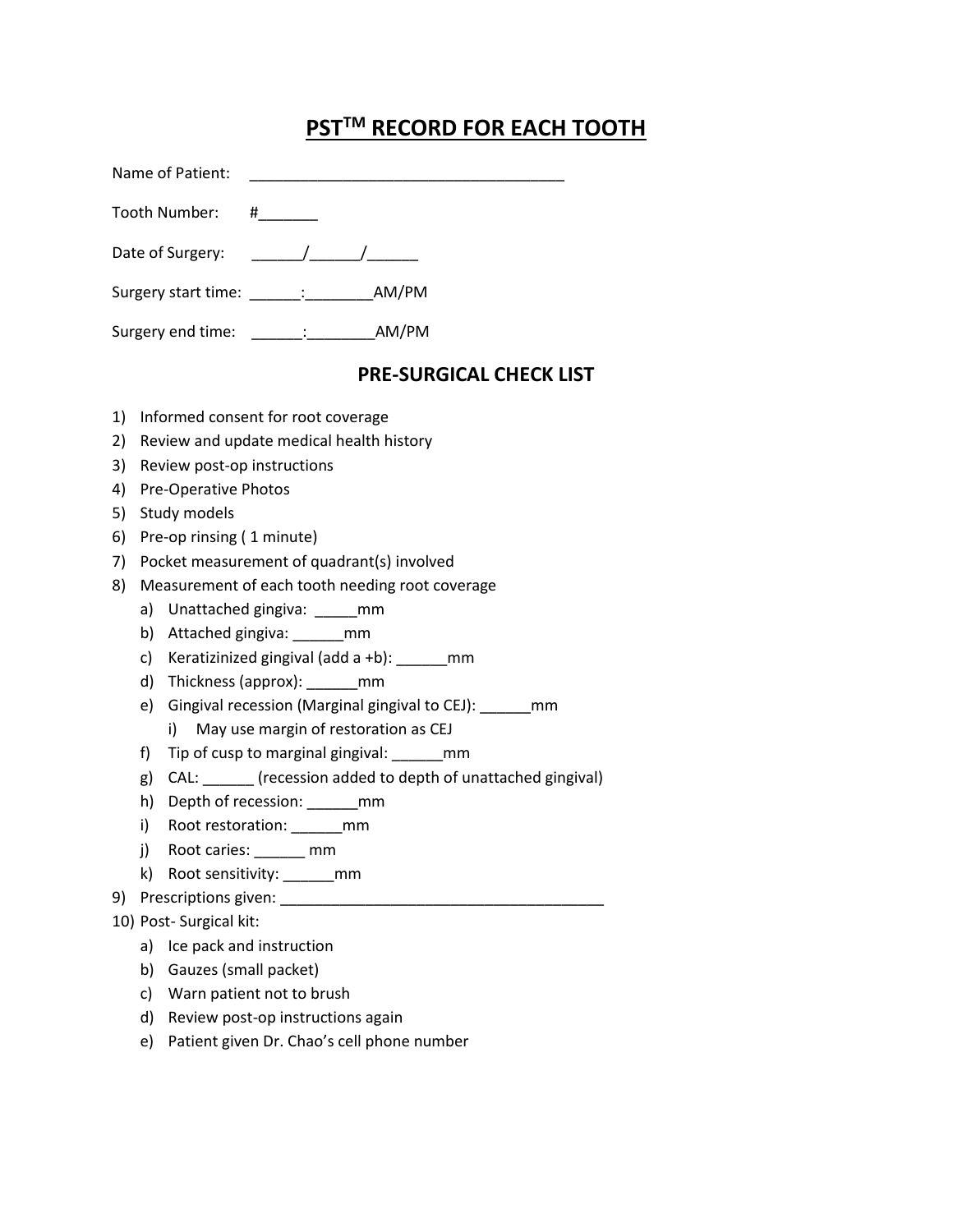### **POST- SURGICAL CHECK LIST: FIRST DAY**

- (1) Clinical appearance of face:
	- (a) Swelling: \_\_\_\_\_\_ (Mild, moderate, severe)
		- (i) Location : \_\_\_\_\_\_\_\_\_\_
		- (ii) Lymph node:
		- (iii) Hard of fluctuant (soft): \_\_\_\_\_\_\_\_
		- (iv) Hot/normal temperature: \_\_\_\_\_\_\_
	- (b) Coloration:
- (2) Bleeding: Yes or no
	- (a) None. If yes…….
		- (i) Location: \_\_\_\_\_\_\_\_
		- (ii) Nature: \_\_\_\_\_\_\_\_\_\_
			- 1. Persistent
			- 2. Intermittent
			- 3. Stops with pressure
- (3) Infection/Sloughing : \_\_\_\_\_\_\_\_\_ Yes or none
	- (a) Location: \_\_\_\_\_\_\_\_\_\_\_\_\_\_\_\_\_\_
	- (b) Extent: \_\_\_\_\_\_\_\_\_\_\_\_\_\_\_\_\_\_\_\_ mm horizontal
	- (c) Extent: \_\_\_\_\_\_\_\_\_\_\_\_\_\_\_\_\_\_\_\_ mm vertical
	- (d) Probable Cause :\_\_\_\_\_\_\_\_\_\_\_\_\_\_\_\_\_\_\_\_\_\_
- (4) Temperature:
- (5) Clinical appearance of surgical site: \_\_\_\_\_\_\_\_\_\_\_\_\_\_\_\_
	- (a) Swelling:
	- (b) Discoloration : \_\_\_\_\_\_\_\_\_\_
- (6) Subjective pain level
	- (a) Pain scale  $(0-10)$ : \_\_\_\_\_\_\_\_ yesterday, today \_\_\_\_\_
	- (b) Pain medications taken:
		- (i) Name: \_\_\_\_\_\_\_\_\_\_\_ dosage:\_\_\_\_\_\_\_ quantity: \_\_\_
		- (ii) Name: \_\_\_\_\_\_\_\_\_\_\_\_ dosage: quantity: \_\_\_
- (7) Post-Op photos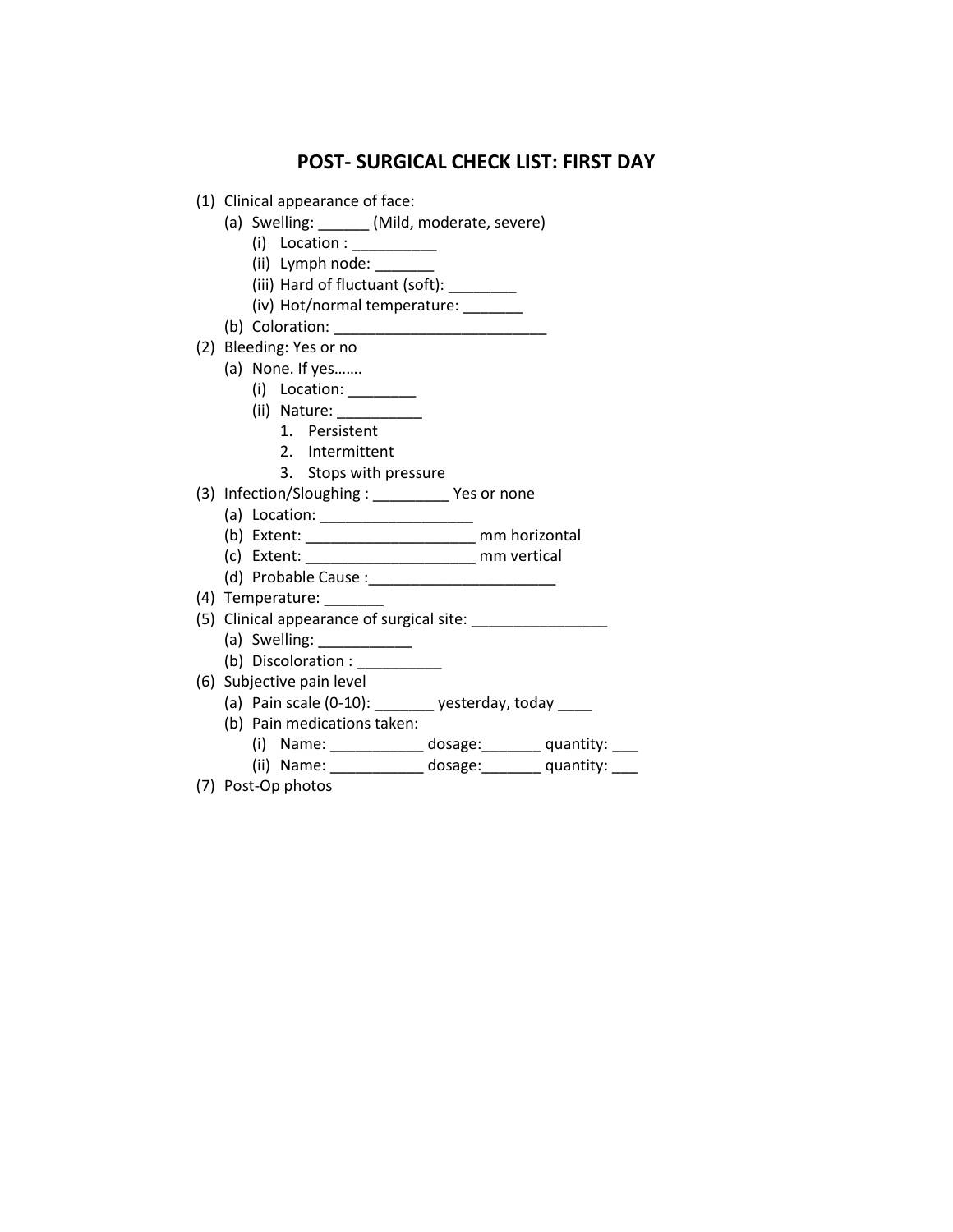### **POST-SURGICAL CHECK LIST: FIRST WEEK**

- (1) Clinical appearance of face:
	- (a) Swelling: \_\_\_\_\_\_ (Mild, moderate, severe)
		- (i) Location : \_\_\_\_\_\_\_\_\_\_
		- (ii) Lymph node:
		- (iii) Hard of fluctuant (soft): \_\_\_\_\_\_\_\_
		- (iv) Hot/normal temperature: \_\_\_\_\_\_\_
	- (b) Coloration:
- (2) Bleeding: Yes or no
	- (a) None. If yes…….
		- (i) Location: \_\_\_\_\_\_\_\_
		- (ii) Nature: \_\_\_\_\_\_\_\_\_\_
			- 1. Persistent
			- 2. Intermittent
			- 3. Stops with pressure
- (3) Infection/Sloughing : \_\_\_\_\_\_\_\_\_ Yes or none
	- (a) Location: \_\_\_\_\_\_\_\_\_\_\_\_\_\_\_\_\_\_
	- (b) Extent: \_\_\_\_\_\_\_\_\_\_\_\_\_\_\_\_\_\_\_\_ mm horizontal
	- (c) Extent: \_\_\_\_\_\_\_\_\_\_\_\_\_\_\_\_\_\_\_\_ mm vertical
	- (d) Probable Cause :\_\_\_\_\_\_\_\_\_\_\_\_\_\_\_\_\_\_\_\_\_\_
- (4) Temperature:
- (5) Clinical appearance of surgical site: \_\_\_\_\_\_\_\_\_\_\_\_\_\_\_\_
	- (a) Swelling:
	- (b) Discoloration : \_\_\_\_\_\_\_\_\_\_\_
- (6) Subjective pain level
	- (a) Pain scale  $(0-10)$ : \_\_\_\_\_\_\_\_ yesterday, today \_\_\_\_\_
	- (b) Pain medications taken:
		- (i) Name: \_\_\_\_\_\_\_\_\_\_\_ dosage:\_\_\_\_\_\_\_ quantity: \_\_\_
		- (ii) Name: \_\_\_\_\_\_\_\_\_\_\_\_ dosage: quantity: \_\_\_
- (7) Post-Op photos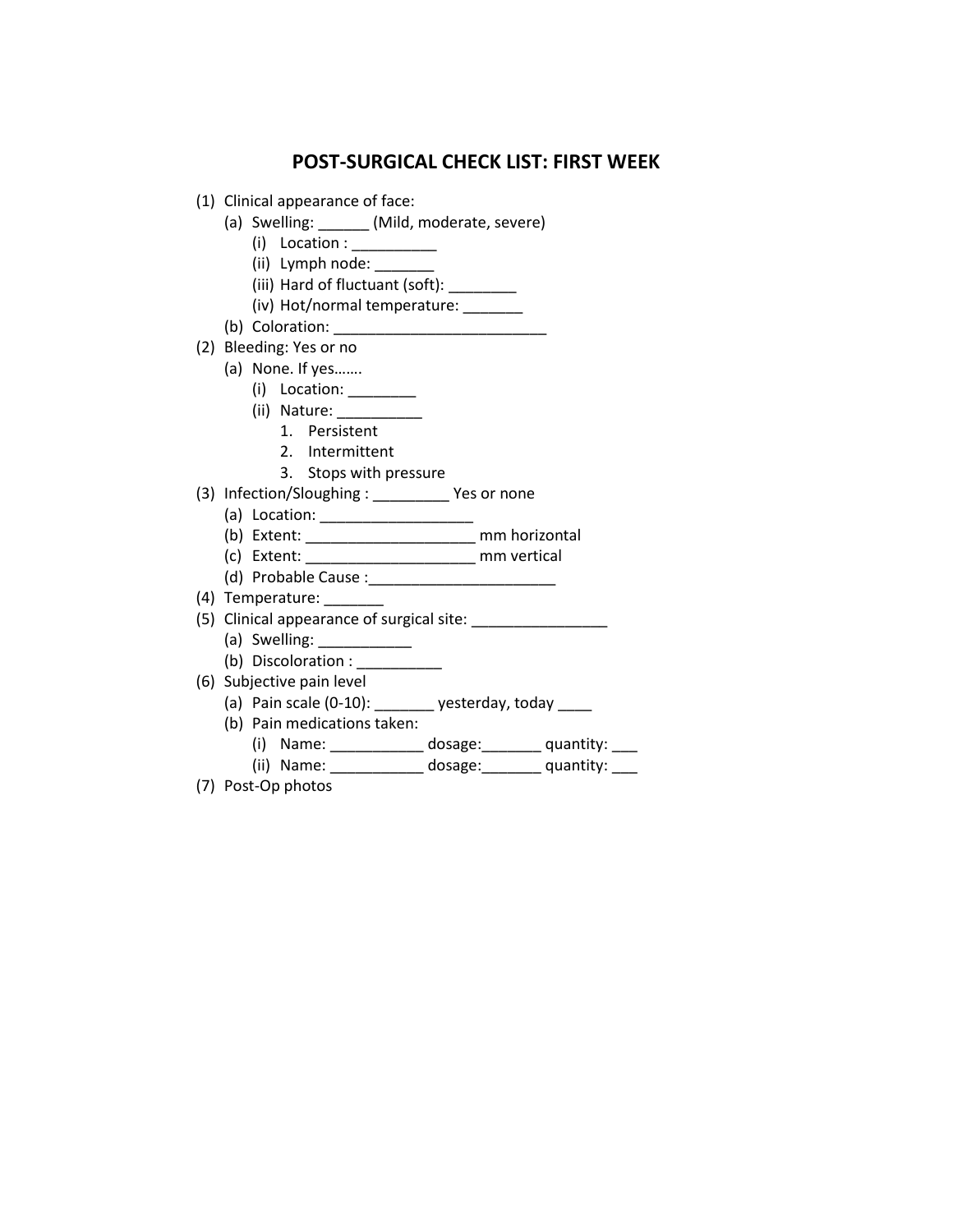## **POST-SURGICAL CHECK LIST: THIRD WEEK**

- (1) Clinical appearance of face: \_\_\_\_\_\_\_\_\_\_\_\_\_\_\_\_
	- (a) Swelling: \_\_\_\_\_\_\_\_\_\_\_ (mild, moderate, or severe)
	- (b) coloration :  $\_\_$
- (2) Clinical appearance of surgical site: \_\_\_\_\_\_\_\_\_\_\_\_\_\_\_\_
	- (a) Swelling: \_\_\_\_\_\_\_\_\_\_\_\_\_
	- (b) coloration :  $\frac{1}{2}$
- (3) Temperature: \_\_\_\_\_\_\_\_\_\_\_\_
- (4) Subjective pain level
	- (a) Pain scale  $(0-10)$ : \_\_\_\_\_\_\_\_ yesterday, today \_\_\_\_\_
	- (b) Pain medications taken:
		- (i) Name: \_\_\_\_\_\_\_\_\_\_\_\_ dosage: \_\_\_\_\_\_\_ quantity: \_\_\_\_
		- (ii) Name: \_\_\_\_\_\_\_\_\_\_\_\_ dosage: \_\_\_\_\_\_\_ quantity: \_\_\_\_
- (5) Post-Op photos
- (6) Review brushing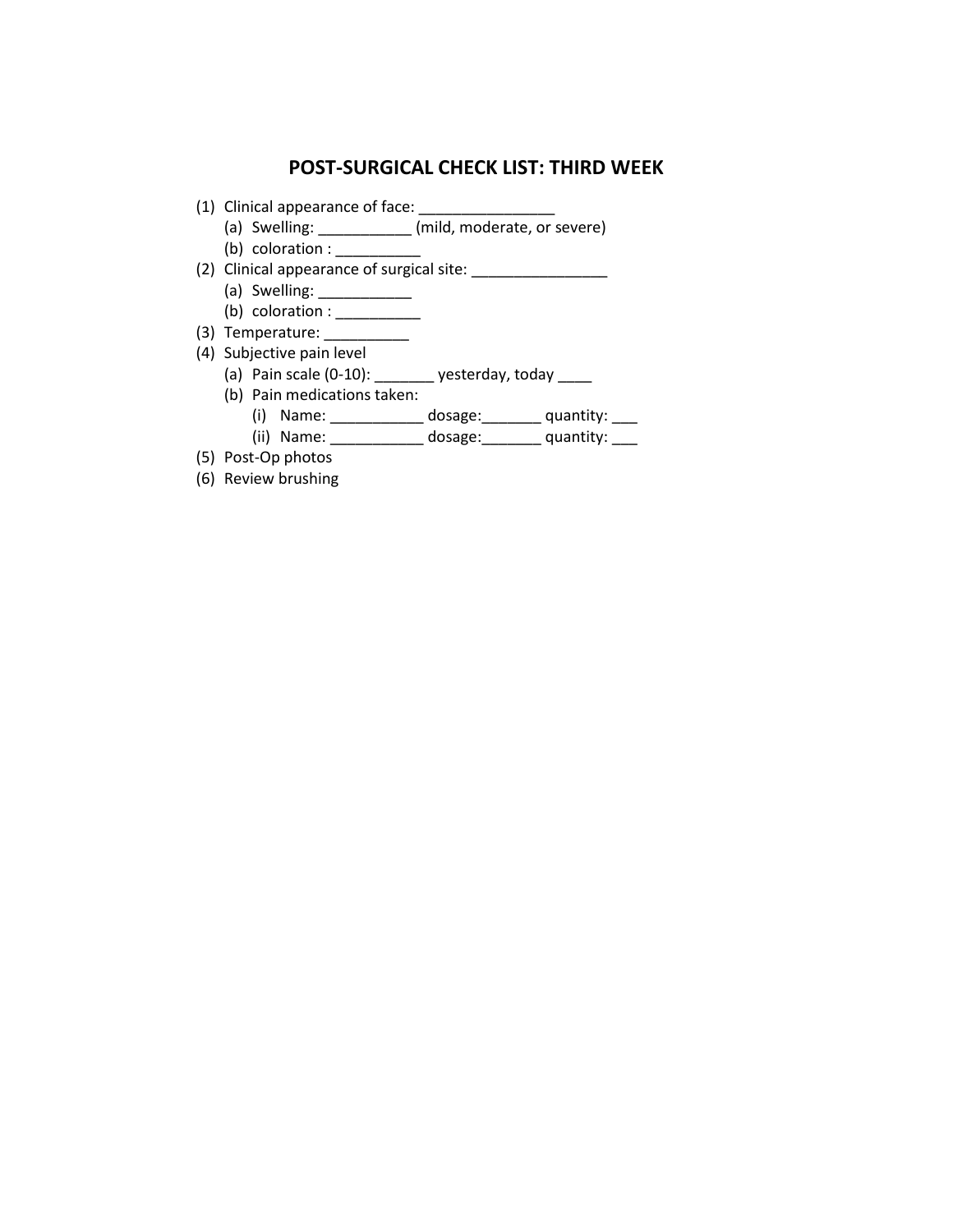# **POST-SURGICAL CHECK LIST: 6th WEEK**

- (1) Clinical appearance of face:
	- (a) Swelling: \_\_\_\_\_\_\_\_\_\_\_ (mild, moderate, or severe)
	- (b) coloration :  $\overline{\phantom{a}}$
- (2) Clinical appearance of surgical site: \_\_\_\_\_\_\_\_\_\_\_\_\_\_\_\_
	- (a) Swelling: \_\_\_\_\_\_\_\_\_\_\_
	- (b) coloration :  $\frac{1}{\sqrt{2}}$
- (3) Temperature: \_\_\_\_\_\_\_\_\_\_
- (4) Subjective pain level
	- (a) Pain scale  $(0-10)$ : \_\_\_\_\_\_\_\_ yesterday, today \_\_\_\_\_
	- (b) Pain medications taken:
		- (i) Name: \_\_\_\_\_\_\_\_\_\_\_\_\_\_ dosage: \_\_\_\_\_\_\_\_ quantity: \_\_\_\_ (ii) Name: \_\_\_\_\_\_\_\_\_\_\_ dosage: quantity: \_\_\_
		-
- (5) Post-Op photos
- (6) Review brushing

### Measurements:

Tooth #: \_\_\_\_\_ Gingival recession: \_\_\_\_\_\_\_mm (CEJ to gingival margin) Keratinized attached gingiva: \_\_\_\_\_\_mm Unattached keratinized gingival: \_\_\_\_\_\_mm Root sensitivity: (mild/moderate/ severe) Root caries: YES/NO Gingival inflammation: (mild/moderate/severe) Thickness:\_\_\_\_\_\_\_\_mm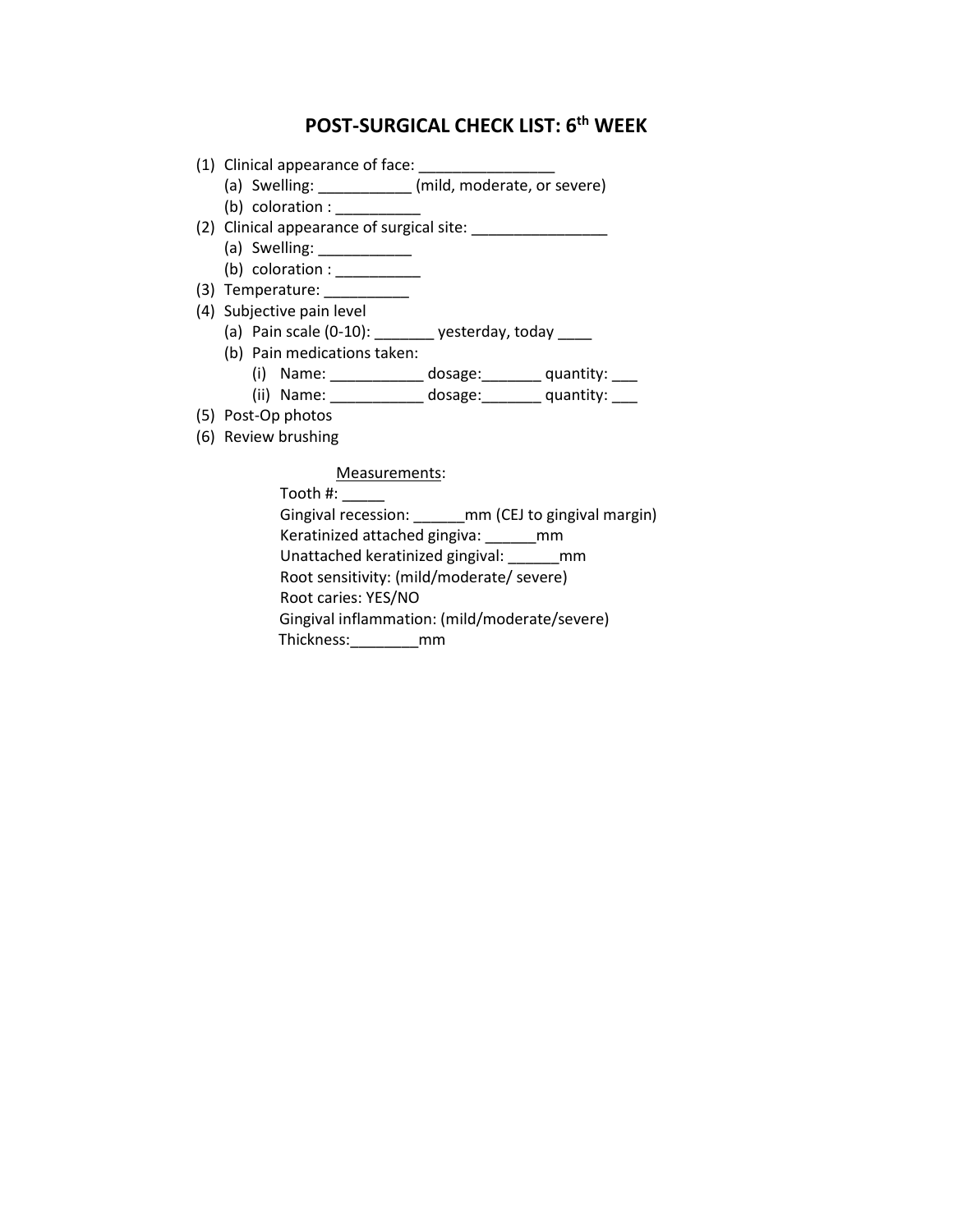### **POST-SURGICAL CHECK LIST: 3 months**

- (1) Clinical appearance of face:
	- (a) Swelling: \_\_\_\_\_\_\_\_\_\_ (mild, moderate, or severe)
	- (b) coloration :
- (2) Clinical appearance of surgical site: \_\_\_\_\_\_\_\_\_\_\_\_\_\_\_\_
	- (a) Swelling: 2000
	- (b) coloration :  $\frac{1}{2}$
- (3) Temperature: \_\_\_\_\_\_\_\_\_\_
- (4) Subjective pain level
	- (a) Pain scale  $(0-10)$ : \_\_\_\_\_\_\_\_ yesterday, today \_\_\_\_
	- (b) Pain medications taken:
		- (i) Name: \_\_\_\_\_\_\_\_\_\_\_ dosage:\_\_\_\_\_\_\_ quantity: \_\_\_
		- (ii) Name: \_\_\_\_\_\_\_\_\_\_\_\_ dosage: \_\_\_\_\_\_\_ quantity: \_\_\_\_
- (5) Post-Op photos
- (6) Review brushing

#### Measurements:

Tooth #: \_\_\_\_\_ Gingival recession: \_\_\_\_\_\_mm (CEJ to gingival margin) Keratinized attached gingiva: \_\_\_\_\_\_mm Unattached keratinized gingival: \_\_\_\_\_\_mm Root sensitivity: (mild/moderate/ severe) Root caries: YES/NO Gingival inflammation: (mild/moderate/severe) Thickness:\_\_\_\_\_\_\_\_\_\_mm